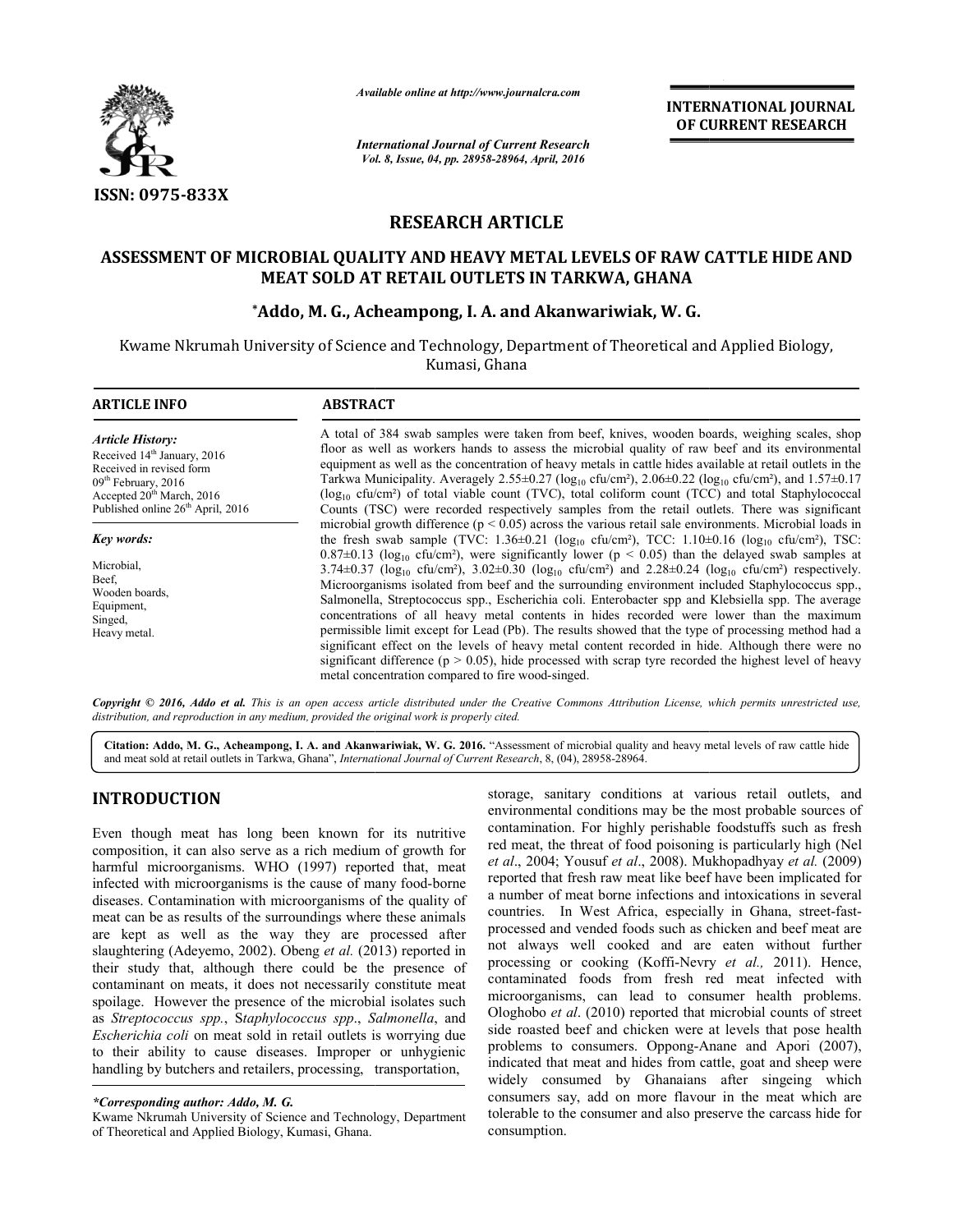Singeing has been an old and traditional process of burning the fur, hair or feathers superficially or slightly in order to expose the carcass of an animal. Singeing in an open fire is the major process by which hair on the skin of slaughtered cattle is removed in most African countries including Ghana (Obiri-Danso *et al.,* 2008). In Ghana, firewood is mainly used as fuel for singeing, but the relative inadequacy of firewood in current times has resulted in local butchers using scrap vehicular tyres in place of firewood (Obiri-Danso *et al.,* 2008). The use of scrap tyres, according to the local butchers is inexpensive and more efficient, as it produces more flames with less heat hence it is able to selectively burn off the fur from the animal without cracking the hide (Adam *et al*., 2013). Akwetey *et al*., (2013) reported high levels of heavy metals residues in cattle and goat hides singed with scrap tyres. Tyres Derived Fuel (TDF's) contains several heavy metals including lead (Pb), Zinc (Zn), Copper (Cu) that could be carcinogenic when exposed to consumers continuously over a long period. Unfortunately what these unsuspecting consumers probably receive is a cocktail of toxins and contaminants in meats, which may biologically accumulate in the tissues and pose health problems (Helferich and Winter, 2001). In spite of all these threats and the fact that the Environmental Health Department as well as the Veterinary Services Department of the various MMDA's in Ghana are mandated to ensure safe, healthy and hygienic meat, relatively few surveys and a lack of information on the bacteriological and heavy metal status of beef carcases offered for retail are available in Ghana. This study therefore seeks to assess the microbial quality of raw beef and its environmental equipment as well as the concentration of heavy metals in cattle hides available at the two main retail outlets in the Tarkwa Municipality of Ghana.

# **MATERIALS AND METHODS**

#### **Sample collection**

A total of 384 replicated surface swab samples and 24 fresh hide were randomly collected aseptically during the periods from December, 2013 to January, 2014 and from March to April 2014 from two well known and most popular meat and hide selling points in the Tarkwa Municipality, Ghana. Samples were collected directly from the carcass within an hour postslaughter and delayed market hours, in order to compare the microbial changes due to environmental temperatures and postslaughter timings. Microbial samples collection were mainly done by surface swabs taken from  $15{\text -}20 \text{cm}^2$  of the surface of meat-cutting equipment such as knives, wooden boards, weighing scales and carcasses meat.

# **Microbiological analyses**

Diluted meat and equipment swabs were inoculated on nutrient agar by pour plate method for total viable count. Plates were incubated at 37°C. For the isolation of Gram-negative bacteria, the identification battery included gram-staining, oxidase, citrate, urea hydrolysis, sulphide indole motility (SIM). Triple sugar iron test (TSI); briefly TSI agar was prepared in test tubes as a slant with phenol red and 1% lactose, 1% sucrose 0.1% glucose, sodium thiosulphate and ferrous sulphate were all added and incubated at 37ºC for 24 h after which it was observed for change in colour with acid/gas production. For the

detection of Salmonella, one gram of each sample was also inoculated in Selenite F broth (Difco, Michigan, USA) and incubated for  $18$  hours at  $37^{\circ}$ C. Tubes were further subcultured on Xylose lysine deoxycholate medium and incubated for 18 hours at 37°C. Sorbitol MacConkey's agar was especially used for initial screening of E. coli. Colourless, nonsorbitol fermenting colonies were tested by serotyping. Sheep blood agar (5%), Mannitol salt agar (Merck, Darmstadt, Germany) and 6.5% NaCl Mueller Hinton agar were inoculated and incubated at  $37^{\circ}$ C in a CO<sub>2</sub> enriched environment for the isolation and identification of Gram-positive organisms.

## **Processed hide collection**

A total of twenty four (24) freshly singed cattle hides were obtained from the two retail outlets; Central market (Layout) and Karikwanaano, in Tarkwa for the study. Out of this number, 12 cattle hides were singed-treated with scrap tyres (T) while the remaining 12 were singed-treated using firewood (F). The control of the study was taken from the un-singed carcasses before the singing took place. The samples were labelled, packed in the ice chest containing ice packs and then transported to the Ghana Atomic Energy Commission (GAEC) Chemistry laboratory for chemical analyses.

## **Digestion of samples for heavy metal determination**

The sample was digested and its volume was reduced to  $2 \text{cm}^3$ . The digestion was continued until the solution was colourless. This ensured the removal of all  $HNO<sub>3</sub>$ . The sample was allowed to cool and  $15 \text{ cm}^3$  of water was added with gentle swirling. 1M NaOH was added dropwise until a pink tinge, brown or colourless solution was produced. The solution was filtered using a Whatman filter paper No.42 followed by dilution to the mark in a  $25 \text{ cm}^3$  volumetric flask. The digested samples were analysed for Pb, Cu, Fe and Zn concentration using SOLAAR M Atomic Absorption Spectrophotometer. All determinations were carried out in triplicate and reported as mean mineral content in mg/kg.

#### **Statistical Analysis**

SPSS Version 20 and GraphPad Prism 6 for the Graph analysis were used for the statistical analysis. A 4 X 4 factorial study design of Complete Randomized Design (CRD) was employed in this study. The probability level of significant differences (*p- value*) between sample means was set at *p <0.05*. Concentrations of heavy metals (Pb, Cu, Fe and Zn) were expressed as mean± *SEM* (standard error of mean). Means of heavy metal concentrations were compared with the European Commission's Regulation Standards for Maximum Permissible Levels (MPLs) (ECR, 2006). Means of microbial contents were compared with the US Centers of Disease Control & Prevention (CDC) Standards for Maximum Microbial Permissible Levels (MPLs) (CDC, 2014).

# **RESULTS**

#### **Microbiological Load on Beef and Retail Environments**

Meat and swab samples in this study showed high viable bacterial counts.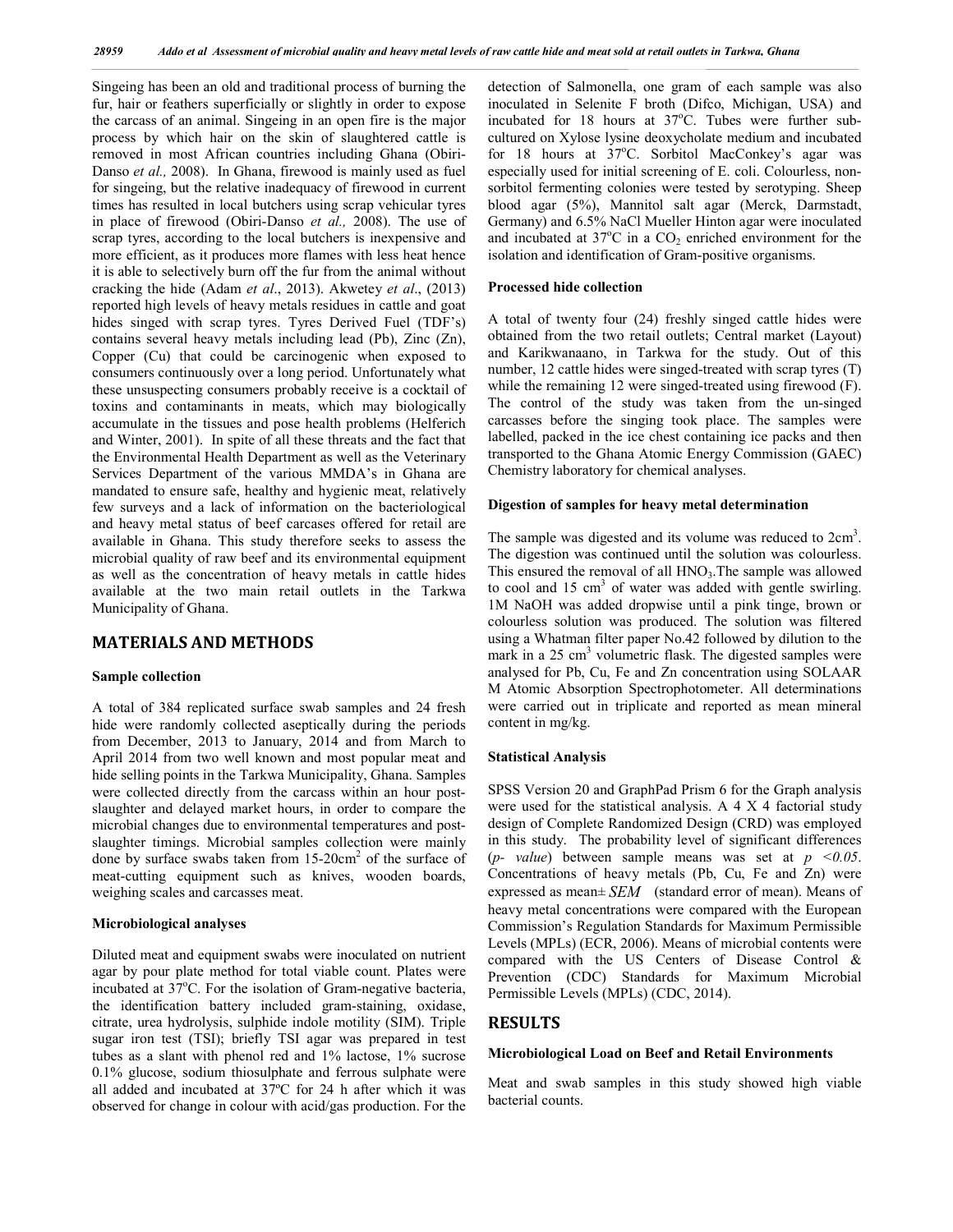Table 1. Microbial contamination characteristics of meat stratified by type of sample and retailed markets ( $log_{10}$  of cfu/cm<sup>2</sup>)

| Parameter           | TVC.            | TCC.            | <b>TSC</b>      |
|---------------------|-----------------|-----------------|-----------------|
| Type of Sample      |                 |                 |                 |
| Fresh Swab Sample   | $1.36 \pm 0.21$ | $1.10\pm0.16$   | $0.87 \pm 0.13$ |
| Delayed Swab Sample | $3.74 \pm 0.37$ | $3.02 \pm 0.30$ | $2.28 \pm 0.24$ |
| p-value             | < 0.0001        | < 0.0001        | < 0.0001        |
| Effect Size $(n^2)$ | 0.4096          | 0.4020          | 0.3741          |
| Retailed market     |                 |                 |                 |
| Central Market      | $2.30\pm0.37$   | $1.79 \pm 0.29$ | $1.36 \pm 0.22$ |
| Karikwanaano        | $2.80\pm0.40$   | $2.34\pm0.33$   | $1.79 \pm 0.25$ |
| p-value             | 0.3687          | 0.2194          | 0.2008          |
| Effect Size $(n^2)$ | 0.0176          | 0.0326          | 0.0353          |

Data is presented as means± standard deviation. p is significant at < 0.05. (η<sup>2</sup>)-Eta square for effect size:  $\eta^2 \le 0.04$  – Weak effect,  $0.04 < \eta^2 \le 0.36$  moderate effect,  $\eta^2$  > 0.36 strong effect. TVC- Total Viable Count, TCC- Total Coliform Count, TSC- Total Staphylococcal Count.

**Table 2. Microbial contamination characteristics of various meat sale environments (** $log_{10}of cfu/cm²$ **)** 

| Parameter              | TVC             | TCC             | TSC             |
|------------------------|-----------------|-----------------|-----------------|
| Beef                   | $5.32 \pm 0.71$ | $4.21 \pm 0.62$ | $3.02 \pm 0.46$ |
| Knives                 | $2.46 \pm 0.55$ | $1.51 \pm 0.26$ | $0.91 \pm 0.16$ |
| Wooden Boards          | $2.38 \pm 0.61$ | $2.13 \pm 0.56$ | $1.67 \pm 0.47$ |
| <b>Weighing Scales</b> | $1.37 \pm 0.32$ | $1.18 \pm 0.31$ | $0.86 \pm 0.23$ |
| Shop Floor             | $2.00\pm0.25$   | $1.84 \pm 0.27$ | $1.65 \pm 0.23$ |
| Workers Hands          | $1.78 \pm 0.25$ | $1.51 \pm 0.17$ | $1.34 \pm 0.37$ |
| P-value                | < 0.0001        | 0.0001          | 0.0006          |
| Effect Size $(n^2)$    | 0.4787          | 0.4408          | 0.3911          |

Data is presented as means± standard deviation. p is significant at < 0.05. (η<sup>2</sup>)-Eta square for effect size:  $\eta^2 \le 0.04$  – Weak effect,  $0.04 < \eta^2 \le 0.36$  moderate effect,  $\eta^2$  > 0.36 strong effect. TVC- Total Viable Count, TCC- Total Coliform Count, TSC- Total Staphylococcal Count

**Table 3. Microbial diversity of isolated species of swab samples from retail outlets in Tarkwa Municipality**

| Meat Retail Outlet | Bacteria Identified |                     |  |
|--------------------|---------------------|---------------------|--|
|                    | Fresh Swab Sample   | Delayed Swab Sample |  |
| Central Market     | Staphylococcus spp. | Staphylococcus spp. |  |
|                    | Salmonella          | Salmonella          |  |
|                    | Enterobacter spp.   | Escherichia coli.   |  |
|                    |                     | Enterobacter spp.   |  |
| Karikwanaano       | Staphylococcus spp. | Staphylococcus spp. |  |
|                    | Salmonella          | Salmonella          |  |
|                    | Streptococcus spp.  | Streptococcus spp.  |  |
|                    | Enterobacter        | Escherichia coli.   |  |
|                    |                     | Enterobacter spp.   |  |
|                    |                     | Klebsiella spp.     |  |



**Figure 1. pH and Temperature recordings of meat stratified by time of day and retailed market**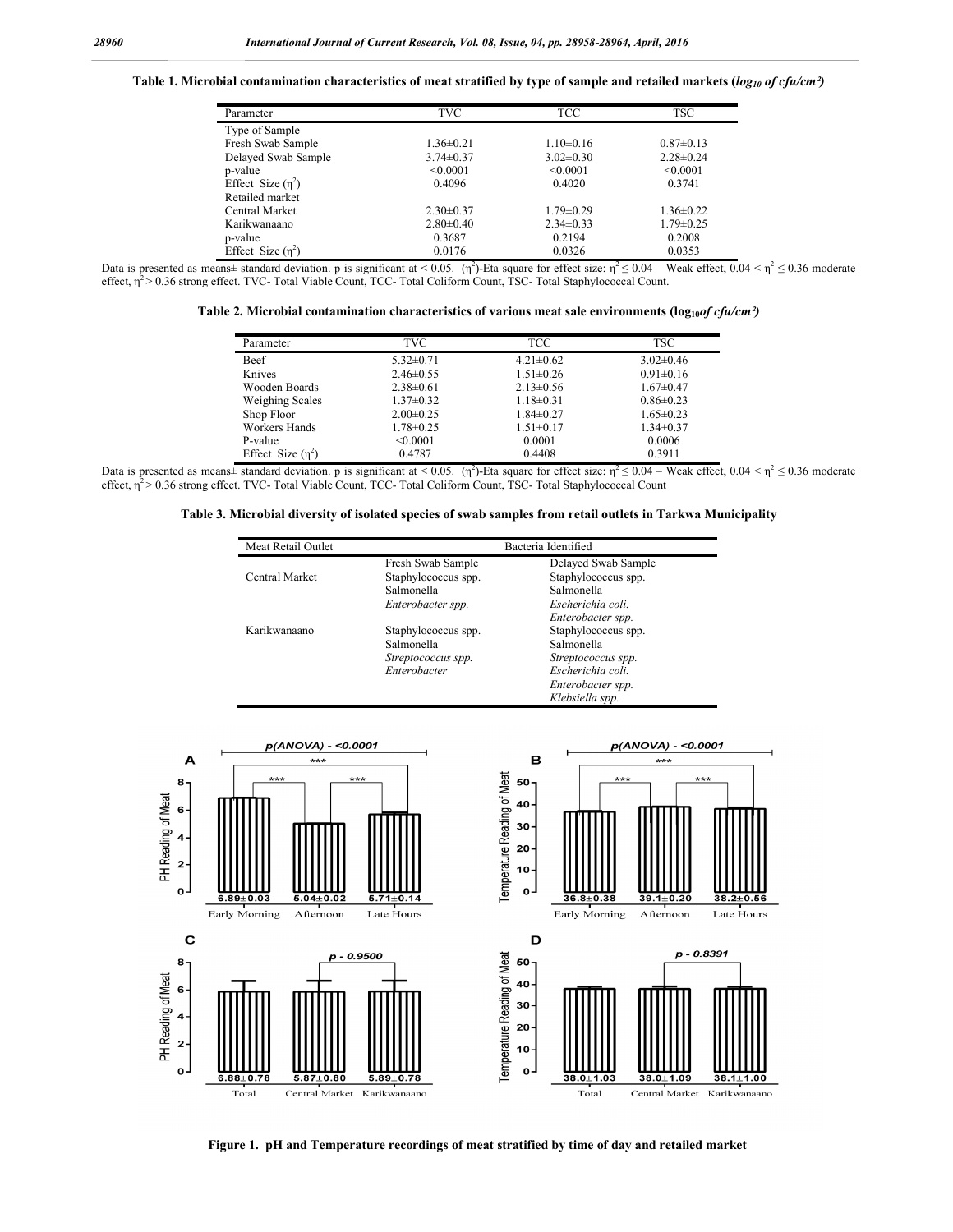| Parameter              | Fe $(Limit -50)$ | Pb $(Limit - 0.1)$ | $Cu$ (Limit $-20$ ) | $ZN$ (Limit $-50$ ) |
|------------------------|------------------|--------------------|---------------------|---------------------|
| Processing Method      |                  |                    |                     |                     |
| Un-singed hide         | $9.11 \pm 4.70$  | $0.02 \pm 0.01$    | $10.47 \pm 2.23$    | $15.79 \pm 1.27*$   |
| Firewood Singed Hide   | $22.86 \pm 5.40$ | $0.23 \pm 0.10$    | $20.15 \pm 4.38$    | $26.94 \pm 2.45*$   |
| Scrap Tyre Singed Hide | $38.37 \pm 5.39$ | $0.31 \pm 0.13$    | $27.10\pm4.13$      | $67.57 \pm 0.96*$   |
| p-value                | 0.0250           | 0.6312             | 0.0461              | 0.0002              |
| Effect Size $(n^2)$    | 0.9144           | 0.2642             | 0.8715              | 0.9971              |
| <b>Retailed Outlet</b> |                  |                    |                     |                     |
| Central Market         | $27.09 \pm 8.59$ | $0.36 \pm 0.17$    | $16.71 \pm 7.65$    | $36.71 \pm 15.95$   |
| Karikwanaano           | $19.79 \pm 8.32$ | $0.04 \pm 0.00$    | $21.77 \pm 9.08$    | $36.82 \pm 15.55$   |
| p-value                | 0.5745           | 0.1318             | 0.5014              | 0.9964              |

|  | Table 4. Metal content (mg/kg) in cattle hides stratified different processing methods and retail outlet (mg/kg) |  |
|--|------------------------------------------------------------------------------------------------------------------|--|
|  |                                                                                                                  |  |

Data is presented as means  $\pm$  standard deviation is significant at < 0.05. (η<sup>2</sup>)-Eta square for effect size:  $\eta^2 \le 0.04$  – Weak effect, 0.04 <  $\eta^2 \le 0.36$  moderate effect,  $\eta^2$  > 0.36 strong effect. Fe- Iron, Pb-Lead, Cu -Copper, and Zn-Zinc. \*significant different compared to permissible limit.

Microbial growth indicative of total viable count (TVC), total coliform count (TCC) and total staphylococcal count (TSC) were all significantly higher  $(p<0.05)$  in the delayed swab samples compared to the fresh swab samples (Table 1). Though not significantly different (p> 0.05) microbial loads (TVC, TCC and TSC) from the Karikwanaano retail outlets were generally higher (2.80±0.40 *cfu/cm²*, 2.34±0.33 *cfu/cm²*, 1.79±0.25 *cfu/cm²*) than that of Central Market (2.30±0.37 *cfu/cm²*, 1.79±0.29 *cfu/cm²*, 1.36±0.22 *cfu/cm²*) respectively (Table 1). It was observed that, Central market butchers and sellers primarily cleaned the meat contact surfaces/utensils twice a day. Whiles that of Karikwanaano butchers cleaned once a day. Comparatively, beef had the highest microbial loads of TVC, TCC and TSC (5.32±0.71 *cfu/cm²*, 4.21±0.62 *cfu/cm²* and 3.02±0.46 *cfu/cm²* respectively) and this could be attributed to adequate growth media conditions for microbes such as, moisture, pH as well as favourable temperature. The study recorded significant (p˂0.05) microbial growth differences across the various retail sale environments. Comparatively, beef had the highest microbial loads of 5.32±0.71 *cfu/cm²*, 4.21±0.62 *cfu/cm²* and 3.02±0.46 *cfu/cm²* for TVC, TCC and TSC respectively (Table 2). The butchers' knives recorded the seconded highest TVC load. It was observed that the butchers' wooden boards, shop floor and hands recorded the highest TCC and TSC load in that order. Generally, the weighing scales recorded the least microbial contaminants (Table 2).

#### **Microbiological Diversity**

Different types of bacteria isolated were *Staphylococcus spp*, *Salmonella, Streptococcus spp., Klebsiella spp, Enterobacter spp and Escherichia coli* (Table 3)*. Staphylococcus spp., Salmonella* and*, Enterobacter spp* were isolated from the fresh swab samples in all markets except *Streptococcus spp* that was only isolated from Layout fresh swab samples. Generally, bacteria that were isolated in the fresh swab samples were also found in the delayed swab samples at the various retail outlets. *Escherichia coli* and *Klebsiella spp* were only present in the delayed swab samples whiles *Klebsiella spp was* absent from Central market samples (Table 3)*.*

#### **pH and Temperature on Beef**

The average pH reading of beef in this study was slightly acidic  $(6.88\pm0.78 \text{ cftu/cm}^2)$ . The approximate neutral pH of beef in the

morning (6.89±0.03 *cfu/cm²*) increased in acidity during the day peaking in the afternoon (5.04±0.02 *cfu/cm²*) before dropping during the late hours (5.71±0.14 *cfu/cm²*) (Figure 1A). From figure 1B, the temperature readings of beef were highest in the afternoon, followed by readings recorded in the late hours and lowest in the early morning. No significant difference ( $p \ge 0.05$ ) in pH reading was recorded among the two different outlets of sales as indicated in figure 1C). No significant temperature difference was recorded among the two different outlets of sales (Figure 1D).

#### **Heavy Metals Concentration in Hide**

Comparatively, the average concentrations of all heavy metal in hides recorded were lower than the European Commission Regulations for maximum permissible levels (ECR, 2006) except for Lead (Pb) which was above the permissible limit of 0.1mg/kg (ppm). Concentrations of Zn, Pb and Cu in scrap tyre singed carcasses (67.57±0.96 *mg/kg*, 27.10±4.13 *mg/kg*, 0.31±0.13 *mg/kg* and 38.37±5.39 *mg/kg*) were all above the recommended permissible levels (Table 4). Zinc concentration was found to be highest in the hide singed with scrap tyre (67.57±0.96 *mg/kg*), but there were no significant difference in concentration between the processing methods except for Zinc (Zn) (p<0.05). Generally, there was a stronger effect ( $\eta^2$  > 0.36) of type of processing method on the heavy metal concentration except Lead (Pb) which had a moderate effect (0.04  $\leq \eta^2 \leq$ 0.36).

# **DISCUSSION**

#### **Microbiological Load on Beef and Retail Environments**

The study was conducted to assess the microbial loads on raw beef and its retail equipment and the level of heavy metals (Pb, Cu, Fe and Zn) on cattle hides singed with tyres and firewood in the two main retail outlets at Tarkwa municipality in Ghana. Observations showed heavy bacteriological load of TVC, TCC and TSC carried by beef with counts ranging from 0.87±0.13  $cfu/cm<sup>2</sup> -3.74 \pm 0.37 cfu/cm<sup>2</sup>$ . Notwithstanding, the time of sampling had a strong effect on all microbial growth indicators or parameters analysed in this study. This high counts in delayed samples could be attributed to excessive handling of the meat and equipment, cross contaminations, duration of exposure as well as provision of favourable environmental conditions (optimum temperature, oxygen, moisture, nutrients)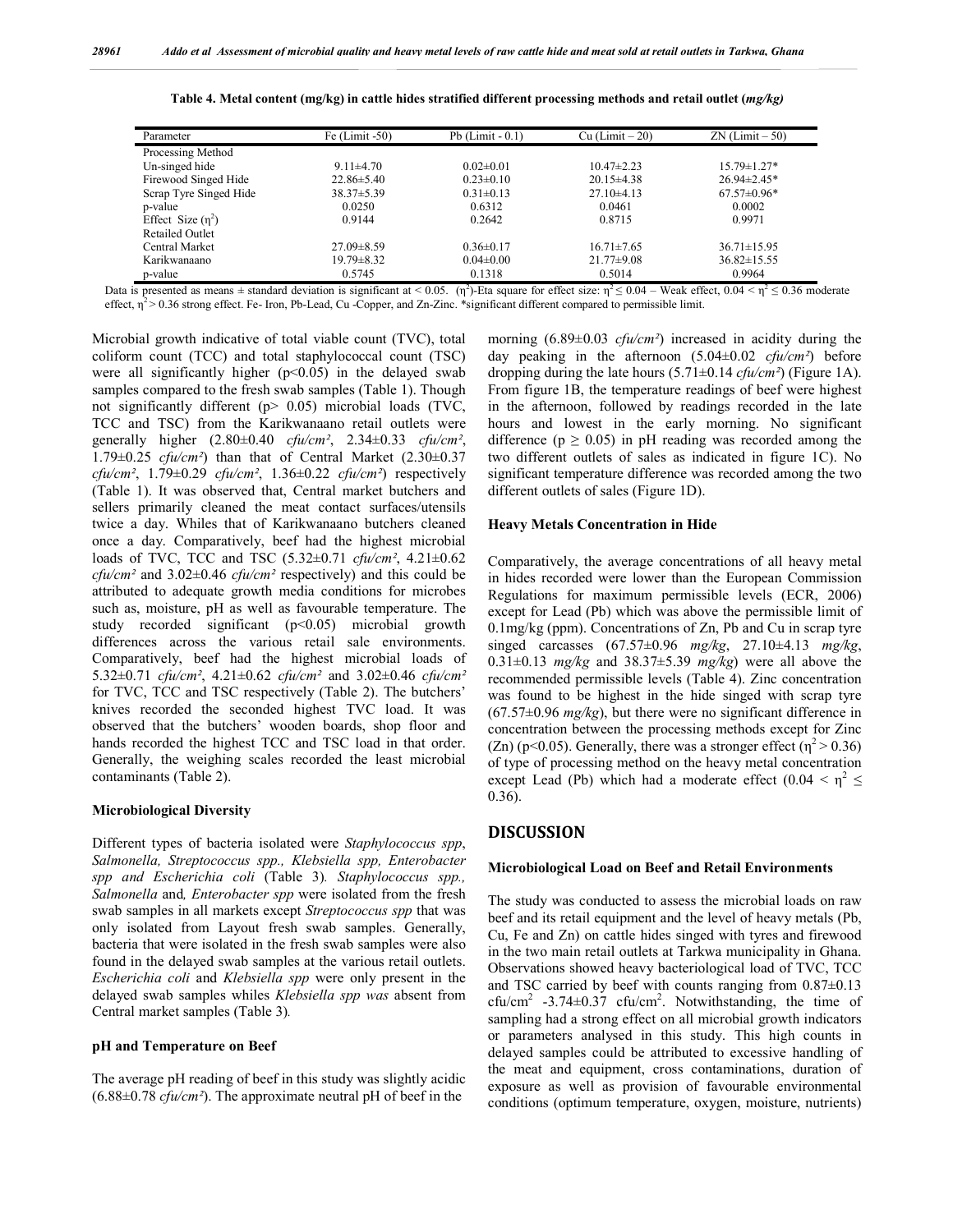for microbial growth. Siddique *et al*., (2008), and Koffi-Nevry *et al.,* (2011), all reported higher microbial counts in late sales compared to early sales of beef offered for retail.

According to Adetunde *et al.,* (2011), microbial load of the beef builds up, as the time of exposure increases and could lead to its deterioration and unsafe for consumption. This may probably account for the increased microbial load at Karikwanaano retail outlets. Gracey *et al.,* (1999) reported that meat mostly touched by bare hands stood to be associated with remarkable changes of being inoculated with coagulase positive Staphylococci. The results from this study also agrees with the works of Soyiri (2008); Abdalla *et al.,* (2009); Obeng *et al*., 2013; Koffi-Nevry, 2011) who reported that unhygienic practices and poor handling of beef by butchers were major causes of contaminated beef. The presence of bacteria in beef and its retail equipment has widely been reported from different parts of the world (Jeffery et al., 2003; Hassan Ali *et al.,* 2010; Gurmu and Gebretinsae, 2013; Kinsella *et al*., 2008; Holds *et al.,* 2007). This could be attributed to adequate growth media conditions for microbes such as, moisture, pH as well as favourable temperature. Rao *et al.*, (2009) reported that meats have a high water content corresponding to the water activity of approximately 0.99 which is suitable for a microbial growth. The microbial loads on these equipment though insignificant (p < 0.05) supports the work of Ahmad *et al.,* (2013) who reported an increased in microbial loads on goat meat obtained from slaughter yards and subsequently in meat stalls at late market hours which is in-line with this current study.

# **Microbiological Diversity**

The microbial diversity in samples from the two retail outlets is an indication of poor hygienic conditions associated in the chain of carcasses handling, processing and transportation for sale. Results indicated the predominance of Gram- negative organisms such as *Staphylococcus spp*, *Salmonella, Streptococcus spp., Klebsiella spp, Enterobacter spp and Escherichia coli.* Omorodion and Odu, (2014) and Adzitey *et al.,* (2014) all reported the presence of bacteria in meat similar to gram negative bacteria whilst Chaubey *et al.,* (2004), reported the presence of coliform bacteria in majority of raw meat and meat products.

## **pH and Temperature on Beef**

The neutral pH of beef in the morning (6.89±0.03 *cfu/cm²*) increased in acidity during the day peaking in the afternoon (5.04±0.02 *cfu/cm²*) before dropping in the late hours  $(5.71\pm0.14 \text{ c}$ fu/cm<sup>2</sup>) (Figure 1A). The physical activity of the animals for hours before slaughter, reduces glycogen concentration and plasma glucose levels below critical values and eventually leading to increased meat pH above critical range of 5.5 to 6.0 (Ndou *et al.,* 2011). Lawan *et al.,* (2011) reported that a rapid decrease of pH values at higher temperature may burst the lysosomal membrane in which some cathepsins could hydrolyze specific myofibrillar proteins. The temperature readings of beef were highest in the afternoon, followed by readings recorded in the late hours and lowest in the early morning. Our result confirms the work of Mackey and Roberts (1993) reported a range of 30°C and 39°C for the

internal temperature of carcasses once the slaughtering was completed. This study had a stronger effect ( $\eta^2 > 0.36$ ) on all microbial parameters measured (TVC, TCC and TSC). The prolong time the carcasses were openly displayed at the retail markets amidst high average ambient temperature (38.0±1.03°C) without any *in-situ* preservation could be the results of the high microbial loads on the samples.

## **Heavy Metals Concentration in Hide**

The concentrations of all heavy metal in hides recorded were lower than the European Commission Regulations for maximum permissible levels (ECR, 2006) except for Lead (Pb) which was above the permissible limit of 0.1mg/kg (ppm). Lead is frequently the cause of accidental poisoning in domestic animals, especially cattle (Khalafalla *et al;* 2011). Generally, there was a stronger effect  $(\eta^2 > 0.36)$  of type of processing method on the heavy metal concentration except Lead (Pb) which had a moderate effect (0.04  $\leq \eta^2 \leq 0.36$ ). Obiri-Danso *et al.,* (2008) reported increased levels of some heavy metals, when goats and cattle hides were signed with scrap tyres. The type of material used for hide processing had significant effect on the levels of metal content recorded in hide. Hide processed with scrap tyre recorded the highest level of metal content compared with those processed with firewood.

Our results indicate that singeing of the carcasses increase the heavy metal contents in hide. This however, contradicts the work of Eremong *et al.,* (2011) and Okiel *et al.,* (2009) who reported decreasing levels of heavy metal residues in singed cattle hides. Concentrations of Zn, Pb and Cu in scrap tyre singed carcasses were all above the recommended permissible levels (Table 4). Zinc concentration was found to be highest in the hide singed with scrap tyre (67.57±0.96 *mg/kg*), but there were no significant difference in concentration between the processing methods except for Zinc  $(Zn)$  (p<0.05). Generally, there was a stronger effect ( $\eta^2 > 0.36$ ) of type of processing method on the heavy metal concentration except Lead (Pb) which had a moderate effect (0.04  $\leq \eta^2 \leq$  0.36). According to Gautam and Irfan, (2011) when cupper (Cu) accumulates in the liver and brain in higher level of concentration it can cause Wilson's disease. Generally, the results of heavy metal residue in cattle hide was an indication that, singeing (scrap tyre or firewood) of the carcasses increased the heavy metal contents, but those signed with firewood had lower concentrations of heavy metals than scrap tyre signed hide.

## **Conclusion**

The high microbial load on the beef and its environmental equipment surfaces in this study underscores poor level of personal hygiene and poor sanitation present right from the slaughter house to the retail outlets in the municipality. This study showed poor microbiological quality of retail beef offered for sale in the Tarkwa Municipality. The presence of *Staphylococcus spp*, *Salmonella spp*, *Streptococcus spp* and *E*. *coli* is worrying because of their ability to cause diseases or viable source of various diseases. A generally comparative assessment of the treatment processes showed that singeing of cattle carcasses with firewood and scrap tyres, increases the heavy metal concentrations in hides above the recommended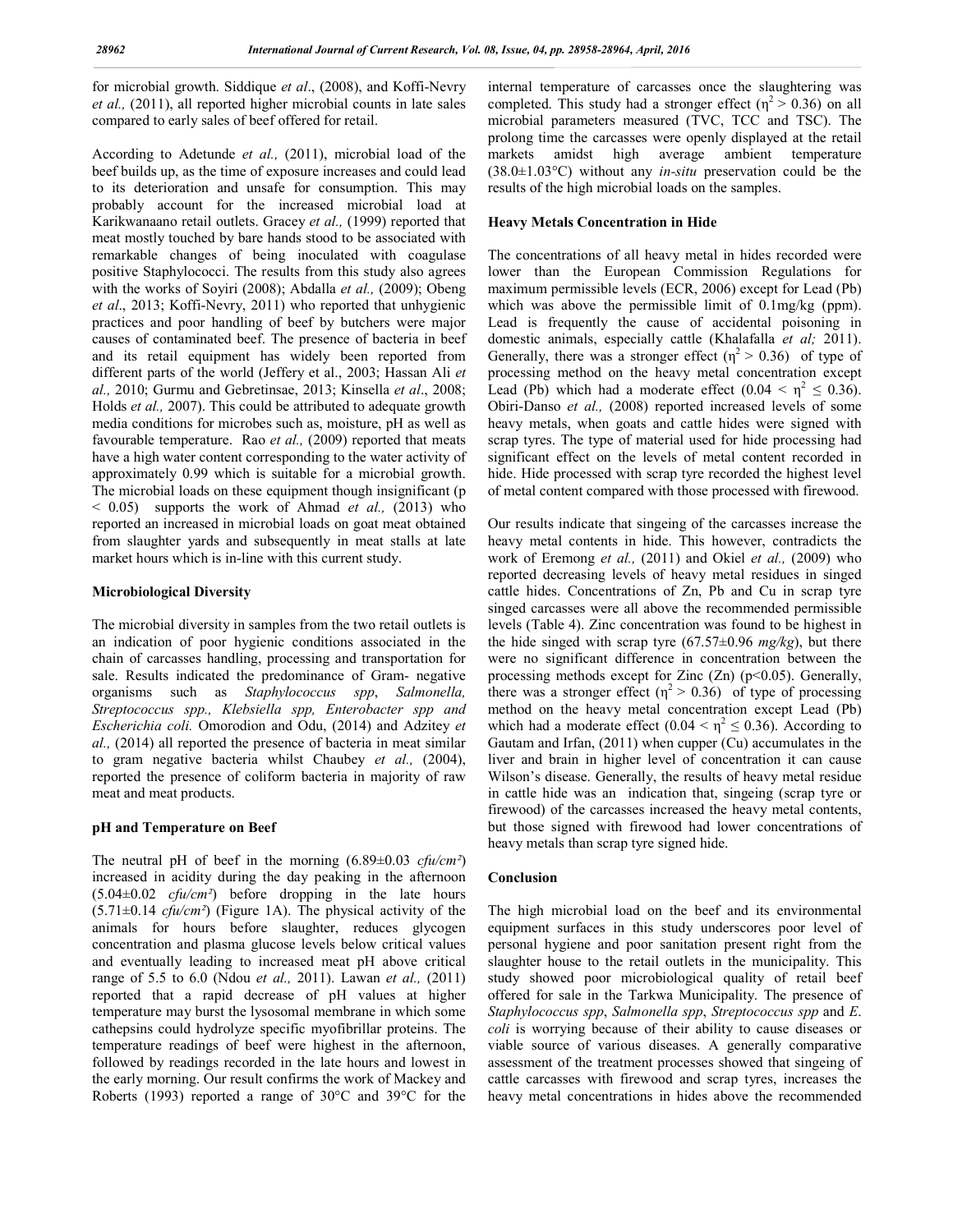maximum permissible limits. Environmental Inspectorate Division, Veterinary Services Directorate and all stakeholders must monitor and supervise the activities of local butchers in Ghana. This would ensure strict adherence of Good Hygiene Practices (GHP) and Hazard Analysis and Critical Control Point (HACCP) schemes.

#### **Acknowledgement**

We are very thankful to the Technicians at the Microbiology Laboratory at the Department of Theoretical and Applied Biology, Kwame Nkrumah University of Science and Technology, Kumasi, Ghana for facilitating the Lab. Work.

# **REFERENCES**

- Abdalla, M.A., Suliman, S.E., Ahmed, D.E. and Bakhiet A.O 2009. Estimation of bacterial contamination of indigenous bovine carcasses in Khartoum (Sudan). *African Journal of Microbiology Research*, 3(12): 882-886.
- Adam I, Okyere D, and Teye M 2013. Assessment Of Heavy Metal Residues In Hides Of Goats Singed With Tyres, And The Effect Of Boiling On The Heavy Metal Concentrations In The Hides, *Journal of Verterinary Advances,* vol 3(5): pp 165-169.
- Adentunde L.A, Glover, RLK, Oliver AW and Samuel, T. 2011. Sources And Distribution of Microbial Contamination of Beef and Chevon in Navrongo ,Kassena Nanka District of Upper East Region in Ghana. *Journal of Animal Production Advances*, vol 1(1) pp 21-28.
- Adeyemo, O. K. 2002. Unhygienic operation of a city abattoir in South Western Nigeria: Environmental Implication. *African Journal of Environmental Assessment and Management*, 4(1), pp. 23-28.
- Adzitey, F. Abdul-Aziz A and Owusu M 2014. Microbial Quality of Beef in the Yendi Municipality of Ghana. *Global Journal of Animal Scientific Research*, 2(1): 10-17
- Akwetey W.Y., Eremong D.C and Donkoh A. 2013. Chemical And Nutrient Composition Of Cattle Hide (`Welle') Using Different Processing Methods. *Journal of Animal Science Advances*, 3(4); 176-180.
- Chaubey, H., Purohit, S.K., Doshi, R., Joshi, V and Chaudhary, V. 2004. Bacteriological Quality of Market Raw Goat Meat and its Public Health Important. *J. Vet. Public Health*, 2:59- 61
- Eremong DC, Akwetey WY, Donkoh A 2011. Chemical composition of cattle hide processed using four different procedures. Proceedings of the Seventeenth Biennial Conference of the Ghana Society of Animal Production, Pp 69-73.
- European Commission Regulation (ECR) 2006. No 1881/2006, Setting maximum levels for certain contaminants in foodstuff. *Official J. of the European Union*, L 364: 5-24
- Gautam P. and Irfan A 2011. Heavy metals contamination assesment of Kanhargaon Dam water near Chhindwara city. *Acta Chim. Pharm. Indica*, 1(1), 2011, 7-9
- Ghana Standard Authority 2003. Local Reference Standards GS 7006, 1-44.
- Gracey, J. F., Collins D.S., and Huey, R.I. 1999. Meat Hygiene. 10<sup>th</sup> Edition, W.B Saunders Company Ltd. 359
- Gurmu, E.B., and Gebretinase, H 2013. Assessment of Bactriological Quality of Meat Contact Surfaces in Selected Butcher Shops of Makelle City, Ethiopia. *J. Environ Occup Science*, 2(2): 61-66
- Hassan Ali N, Farooqui A, Khan A, Khan AY, Kazmi UA., 2010. Microbial contamination of raw meat and its environment in retail shops in Karachi, Pakistan. The *Journal of Infection in Developing Countries*, 4(6):382-388.
- Helferich W and Winter C K 2001. Food Toxicology. CRC press LLC, Florida.
- Jeffery B, Donald AB, Gill CO 2003. Implementation of Validated HACCP System for the Control of Microbiological Contamination of Pig Carcass At A Small Abattoir. *Canadian Veterinary J*., 44(1).
- Khalafalla, F.A., Ali, F.H., Schwagele, F and Abd-El-Wahab, M. 2011. Heavy Metal Residues in Beef Carcasses in Beni-Suef Abbatoir, Egypt. Veterinaria Italiana, 47 (3), 351-361.
- Kinsella, K.J., Prendergast, D.M., Mccann, M.S., Blair, I.S., Mcdowell, D.A Sheridan, J.J. 2008. The survival of Salmonella enteric serovar Typhimurium DT 104 and total viable counts on beef surfaces at different relative humidities and temperatures, *J. App. Microbiol*., vol.106:171-180.
- Koffi-Nevry, R., Koussemon, M. and Coulibaly, S. O. 2011. Bacteriological quality of beef offered for retail sale in Cote d'ivoire. *American Journal of Food Technology*, 6(9), pp. 835-842.
- Lawan MK, Temala A, Bello M, Adamu J. 2011. Effects of time of meat purchase on the level of microbial contamination of beef from retail points in Samaru market, Zaria- Nigeria. *Sokoto J. Vet. Sci*., 9(1): 18-21.
- Mackey, B. M., and Roberst, T.A., 1993. Improving Slaughtering hygiene using HACCP and Monitoring. Fleischwirtsch Int., 2:40-45
- Mukhopadhyay, H K; Pillai, RM; Pal, UK; Ajay, VJ 2009. Kumar Microbial quality of fresh chevon and beef in retail outlets of Pondicherry Tamilnadu Journal of Veterinary and Animal Sciences 5 (1): 33-36. *http://www.tanuvas.tn.nic.in/ tnjvas/vol5%281%29/33-36.pdf.*
- Ndou, S.P., Muchenje, V., Chimonyo, M. 2011. Animal welfare in multipurpose cattle production system and its implications on beef quality. *Afr. J. Biotechnol*., vol.10: p.1049-1064.
- Nel, S., J.F.R. Lues, E.M. Buys and P. Venter, 2004. Bacterial populations associated with meat from the deboning room of a high throughput red meat abattoir. *Meat Sci*., 66: 667- 674.
- Obeng AK, Johnson FS, Appenteng S O 2013. Microbial Quality of Fresh Meat from Retail Outlets in Tolon and Kumbungu Districts of the Northern Region of Ghana. *International Journal of Science and Technology*, Vol 2(6) pp 423-428
- Obiri-Danso K, Hogarh JN, Antwi-Agyei P 2008. Assessment of contamination of singed hides from cattle and goats by heavy metals in Ghana. *African Journal of Environmental Science and Technology*, 2 (8), 217-221
- Okiel W, Ogunlesi M, Alabi F, Osiughwu B, Sojinrin A. 2009. Determination of toxic metal concentrations in flame treated meat products. *African Journal of Biochemistry Research,* 3(10) 332-339.